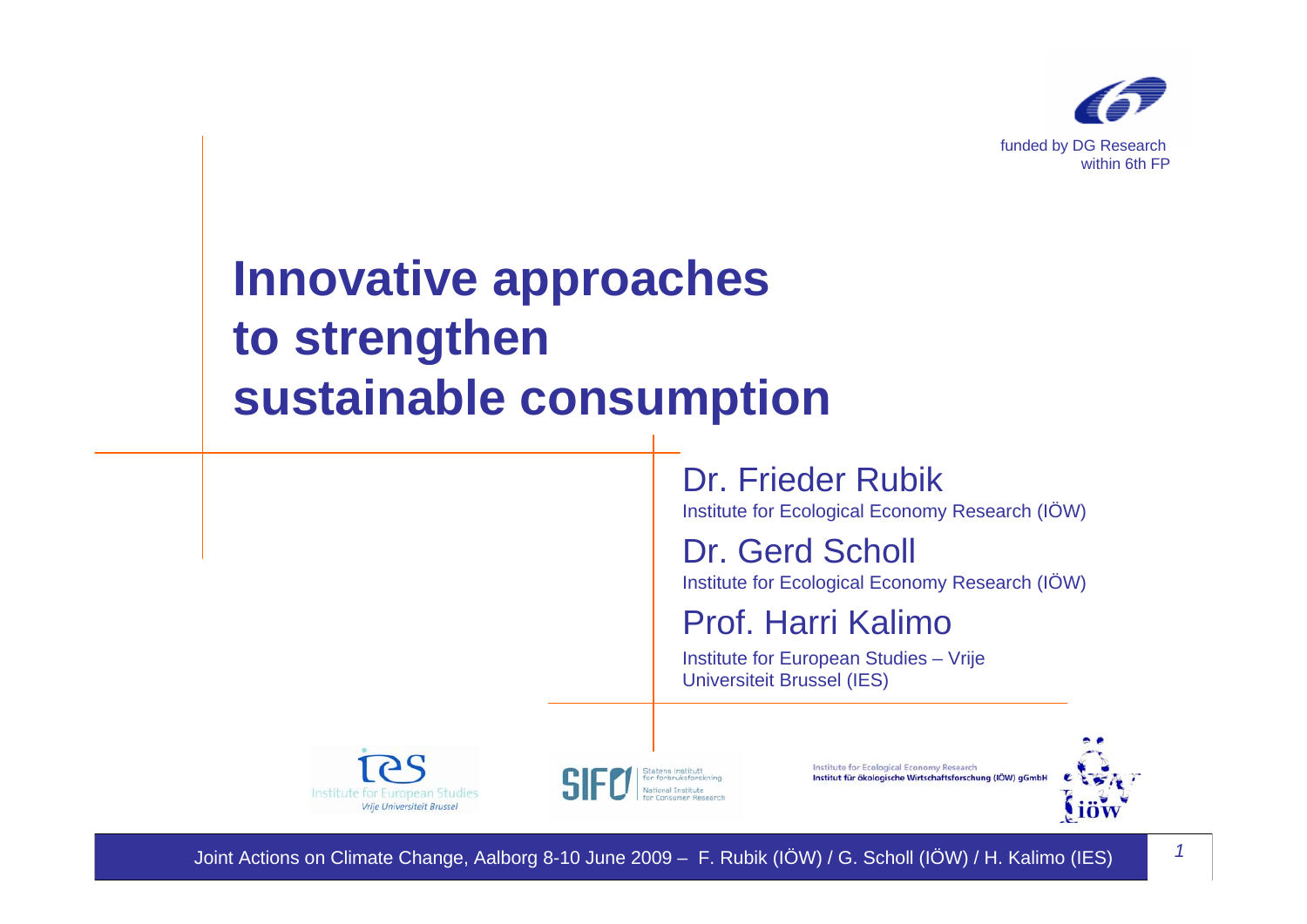### The background: the ASCEE Project

- $\bullet$ **Objectives** 
	- identification of *innovative* policy instruments for the promotion of sustainable consumption (and greening of the market)
	- elaboration of policy recommendations with respect to SC
- $\bullet$  Scope
	- focus on "top down" policies of public authorities
- Approach
	- T. overview of innovative instruments
		- desk research and ~80 expert interviews in EU Member States
		- summarising (country) reports
	- in-depth analysis of 9 case studies
		- desk research & expert interviews with involved stakeholders
	- development of policy recommendations
		- desk research & expert workshop (Brussels, May 29th, 2008)
- $\bullet$ Duration: February 2007 – November 2008

*2*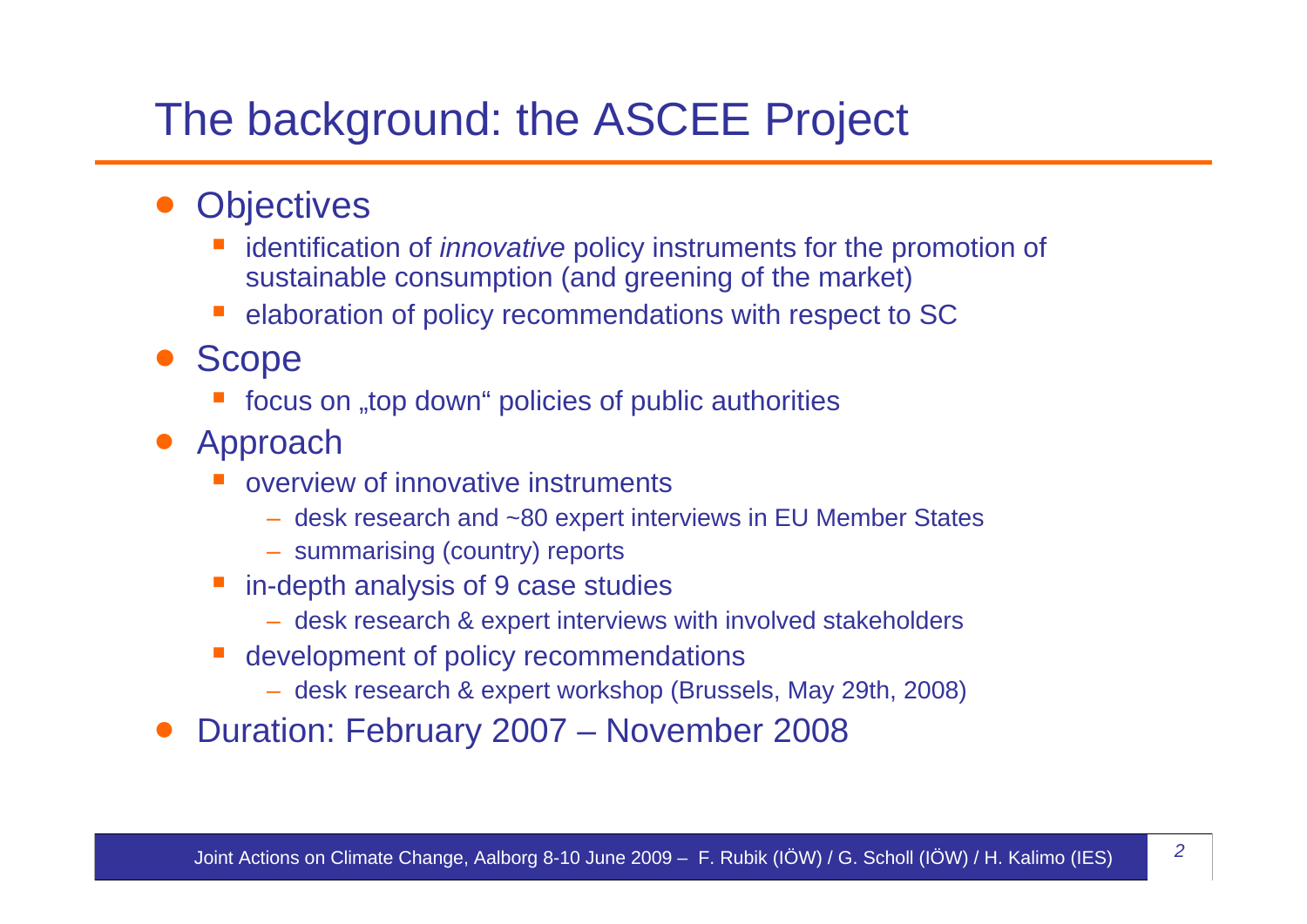## Some examples of found innovative approaches…

#### $\bullet$ **Regulative instruments**

- ш White certificates (e.g. IT)
- ш Performance targets
- ш CO<sub>2</sub> certificates for households (UK)
- 0 **Economic instruments**
	- ш VAT & product tax (HU)
	- ш Green funds scheme (NL)
	- ш Congestion charges (e.g. London, Stockholm)
	- ш Bonus systems
- 0 **Behaviour of government**
	- ш Technology procurement (SW)
	- ш Promotion of carbon neutral administration (FI)
	- ш Behaviour Change Unit (UK)

#### 0 **Voluntary information instruments**

- ш Organic label
- ш Label for domestic products (HU)

#### 0 **Voluntary instruments**

- ш Guiding systems in retailer shops (BE, DE)
- $\mathcal{L}_{\mathcal{A}}$ Innovative public information websites
- $\mathcal{C}$ Red-Green Indicator for Retailers (UK)
- ш Campaign "One ton less" (DK)
- ш Eco-top ten
- ш  $CO<sub>2</sub>$  offsetting
- 0 **Cooperative instruments**
	- ш Product panels (e.g. DK, FI)
	- ш 'We're in this Together' (UK)

### *Most linked to CC*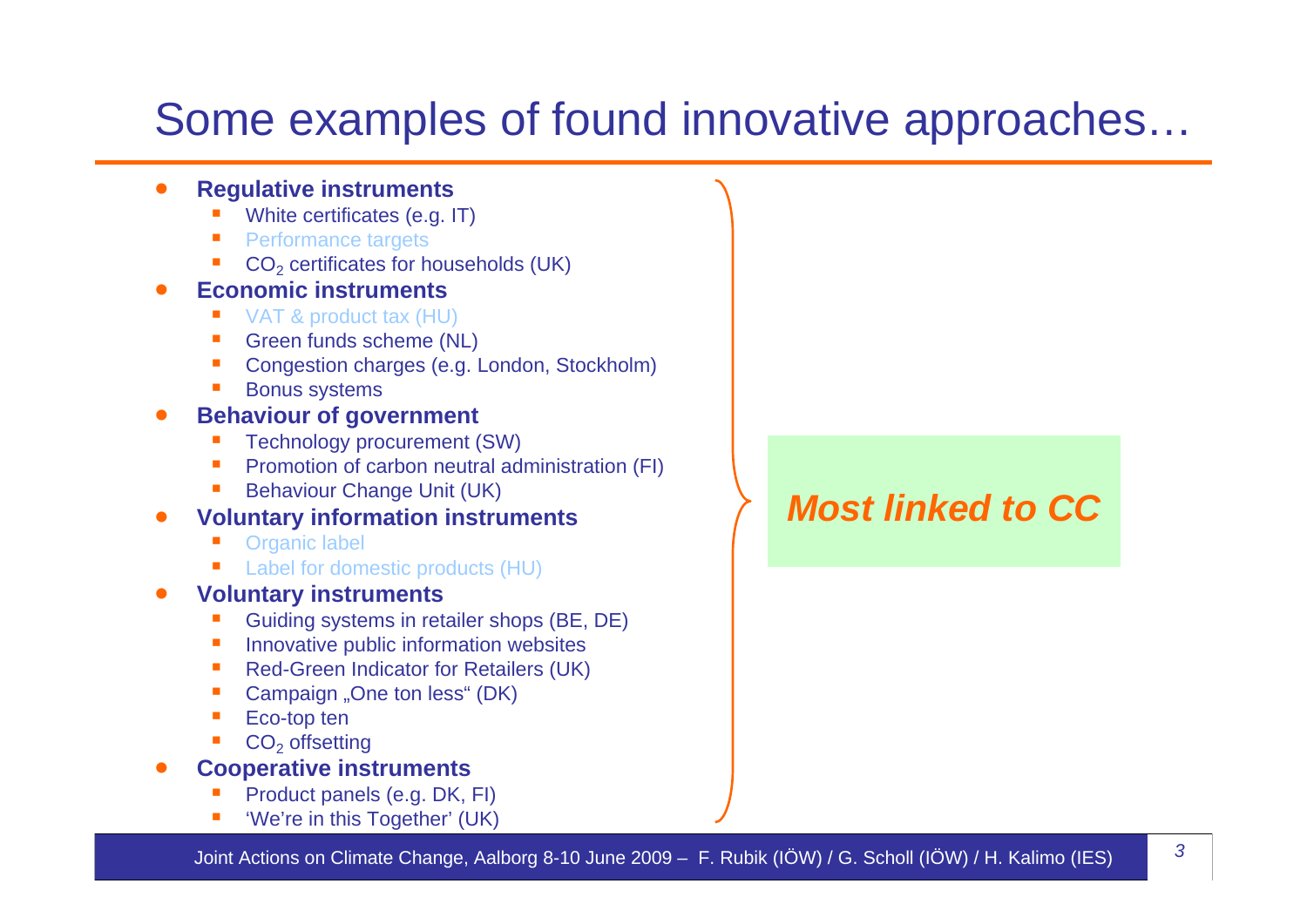### Different Ways to Classify Policy Instruments

- $\bullet$  'Classical distinction'
	- Ξ regulatory and economic instruments
	- п performance of governments and public institutions (public purchasing)
	- п compulsory and voluntary information instruments
	- п other voluntary instruments and cooperative approaches

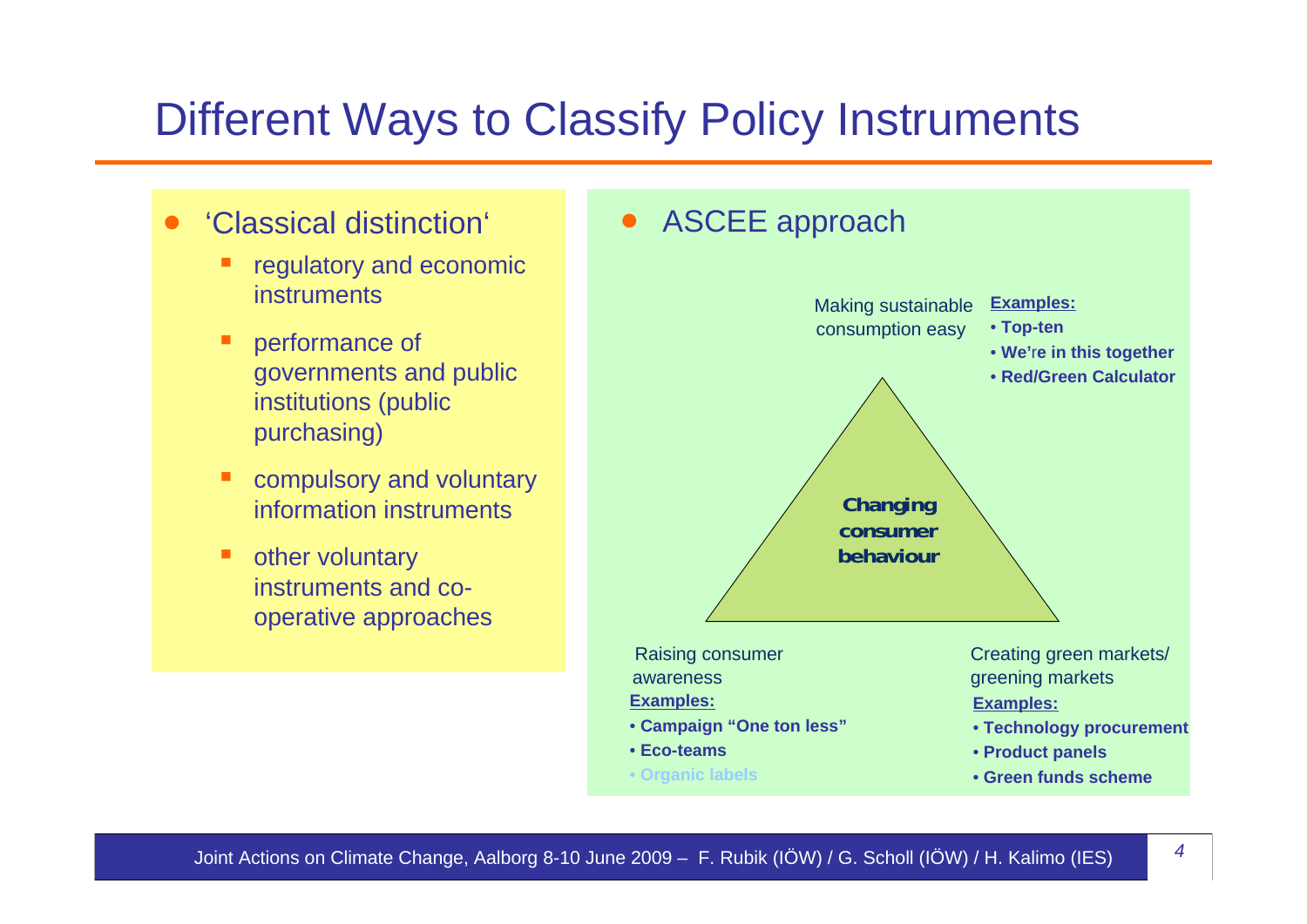### Conclusions from Analysis of Instruments (1)

### $\bullet$ Hardly any "first-order innovation"...

- completely new instrument, e.g., Red/Green Calculator, White **Certificates**
- ... and plenty of "second-order innovation"
	- **STATE**  'old' instruments in new context, e.g., GPP in Portugal, congestion charge in Stockholm/Sweden,  $CO<sub>2</sub>$ -labelling

### $\bullet$ Collective action

- T. some instruments stimulate community-building
- necessary since individual motivation and action requires positive social feedback ("I will if you will")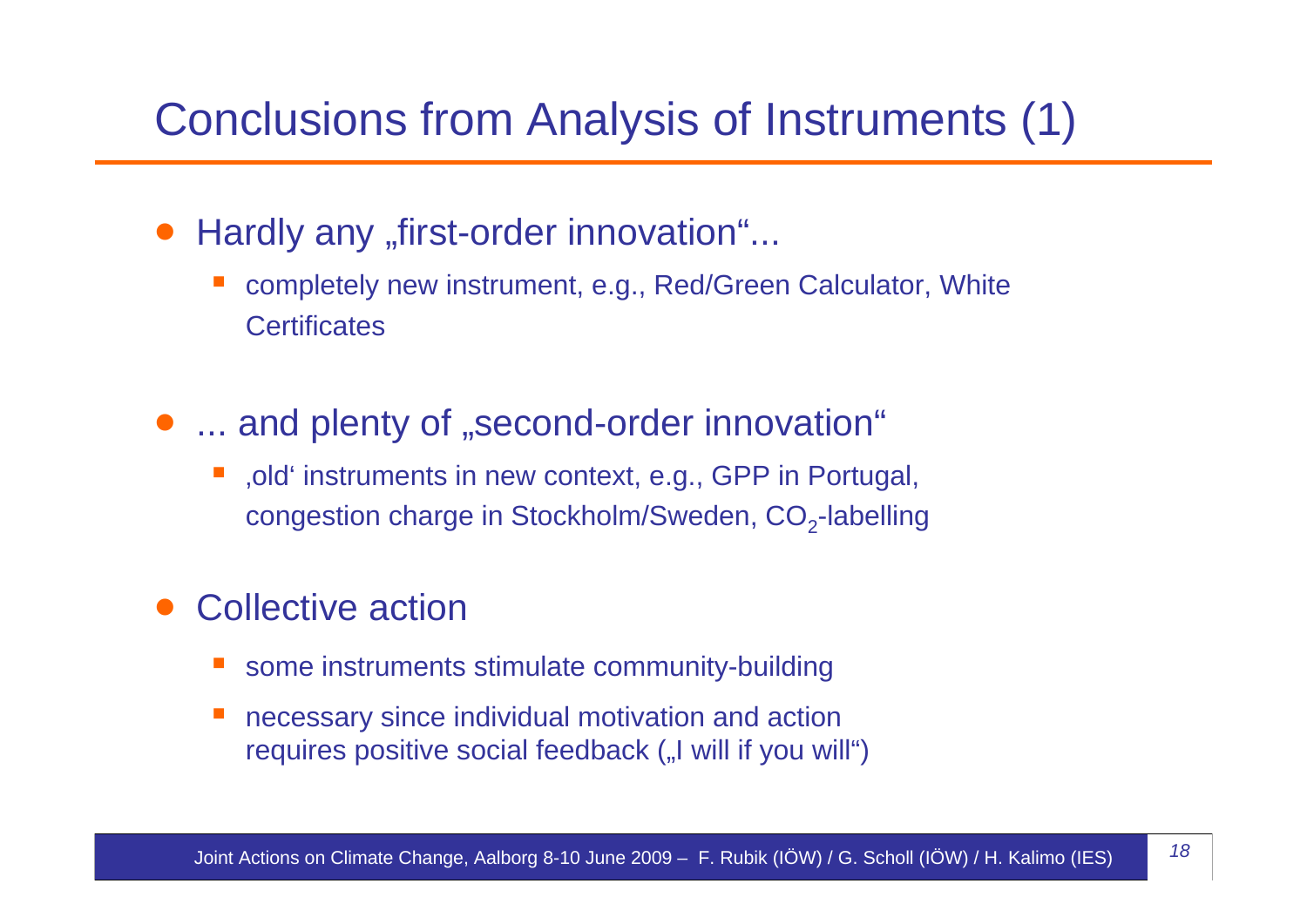# Conclusions from Analysis of Instruments (2)

- $\bullet$  Extended evidence-base
	- $\overline{\mathbb{R}}$  not only technical, but also social data (e.g., UK, Framework for Pro-Environmental Behaviours")

### Ability to act High Seament willingness and  $\mathbf{d}$ efra Low potential and unwilling

### $\bullet$ **Adaptability**

- ▶ shorter innovation cycles and accelerated market pace
- ▶ flexible instruments (e.g., TopTen) try to cope with this (half-year revision-cycles)
- $\bullet$ Social dimension – the forgotten element
	- **first steps: Fairtrade Labelling, procurement policies (see timber)**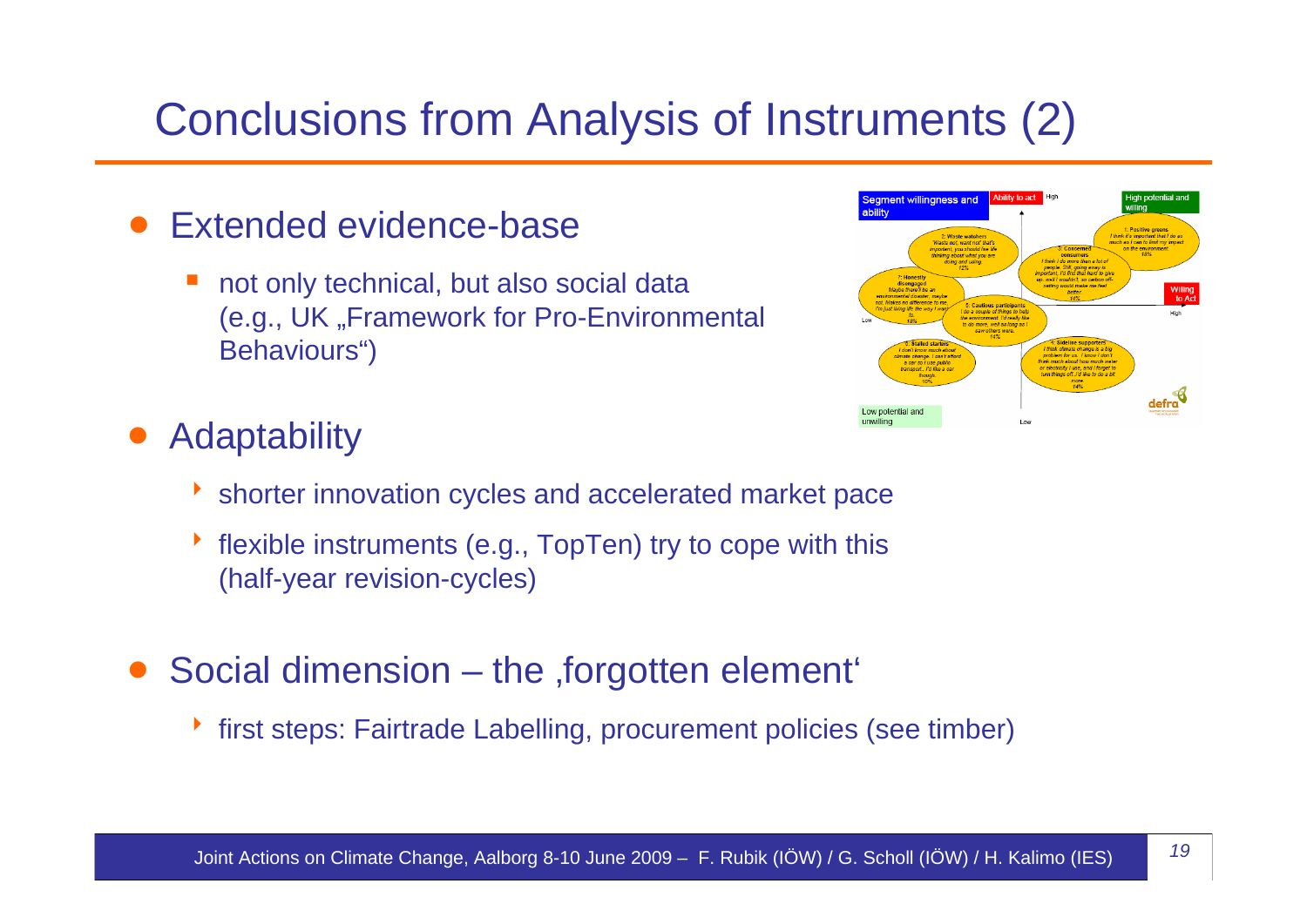### Overview of Recommendations

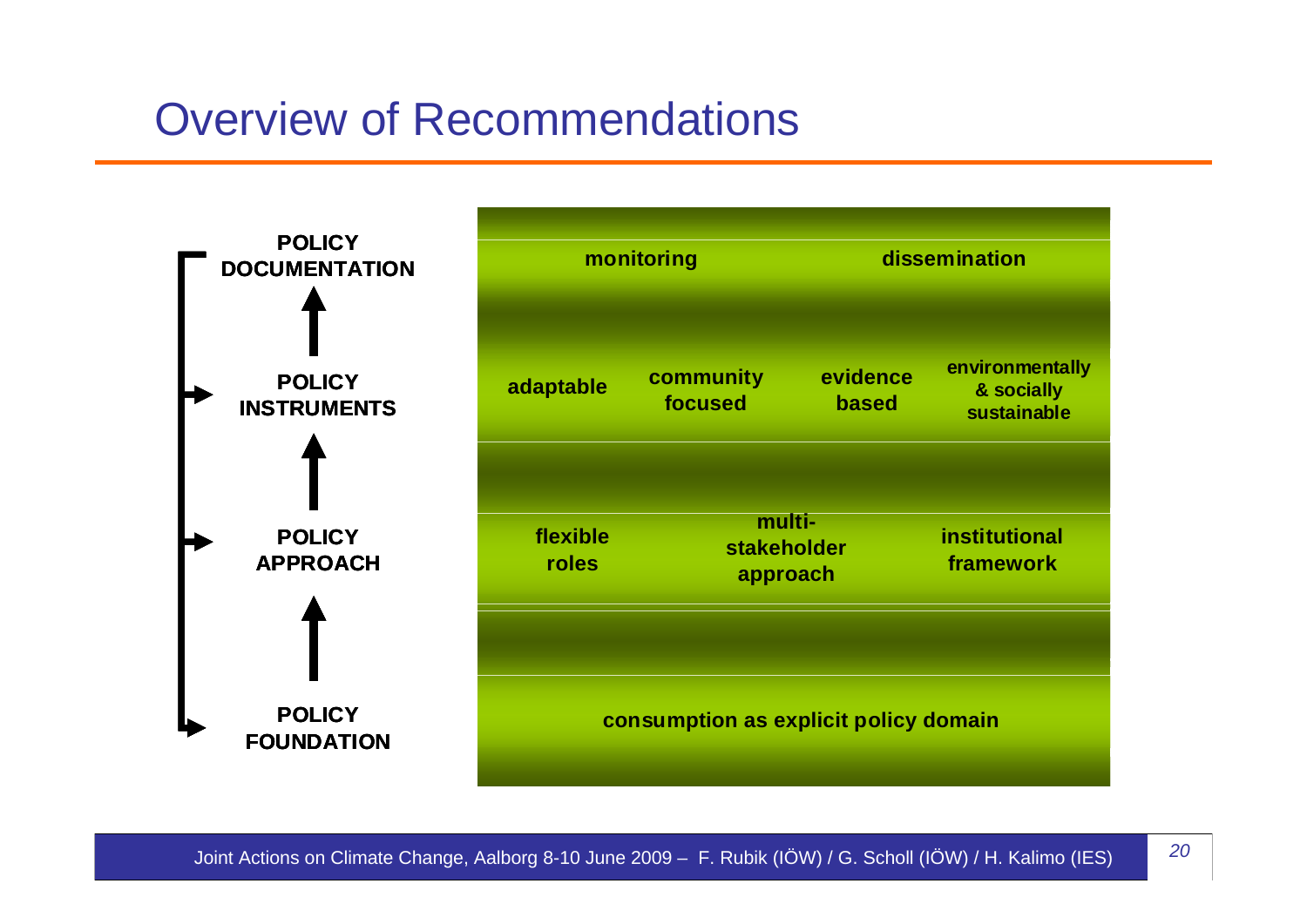### Policy Foundation

- $\bullet$  Consumption as a policy field in its own right
	- Consider the entire consumption cycle:
		- purchase  $\rightarrow$  use  $\rightarrow$  after-use
	- don't confine to efficiency improvements ("weak sustainable consumption" Fuchs/Lorek 2005)  $\rightarrow$  exploit the full potential of altered consumption patterns and reduced consumption levels ("strong sustainable consumption" ibid.)

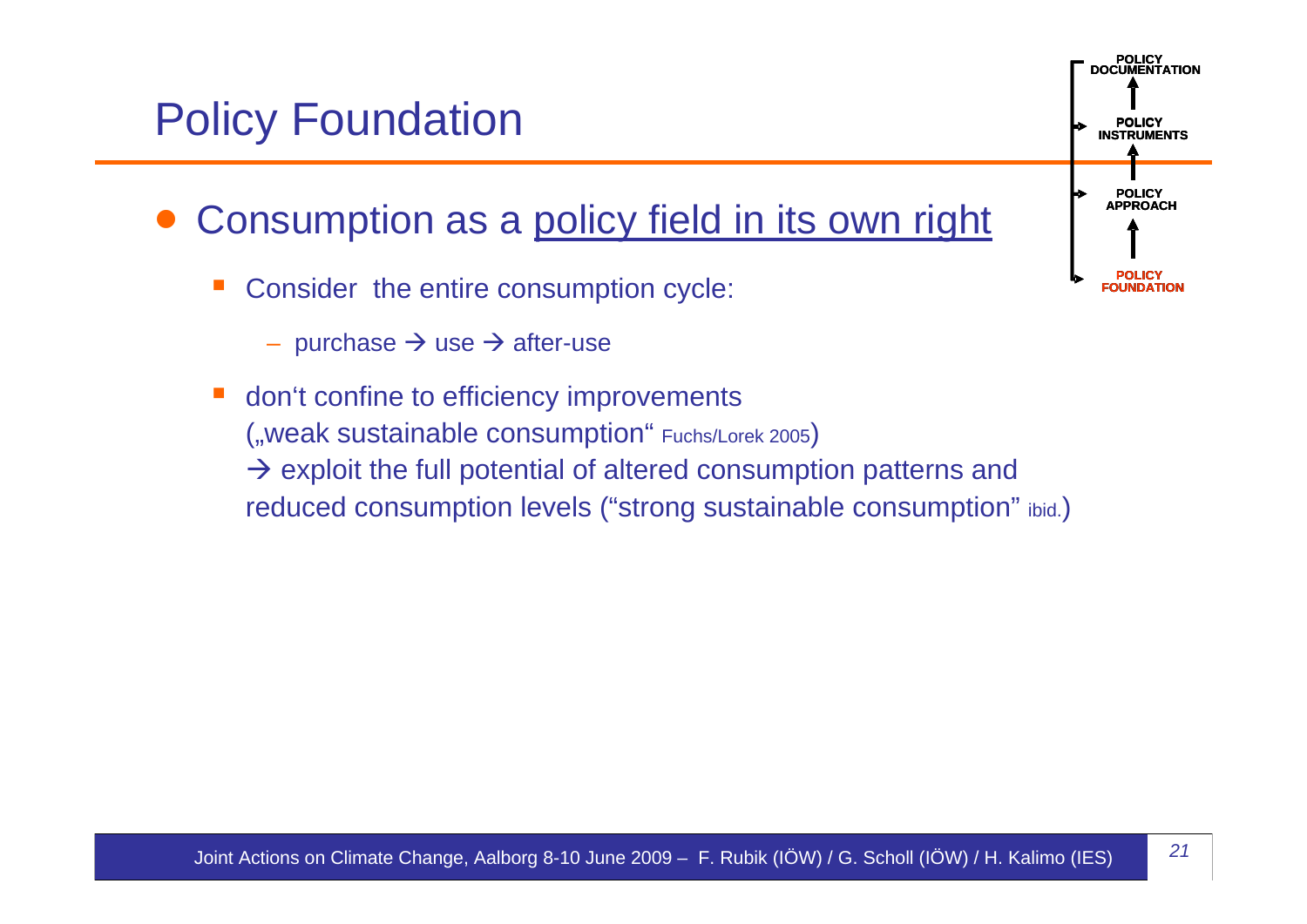## Policy Approach

- $\bullet$  Flexible roles of public authorities
	- from regulator to facilitator (and vice versa)
	- new skills (e.g., moderation) and new approaches (e.g., public-private-partnerships)
- $\bullet$  Appropriate multi-stakeholder approaches
	- encourage business and civil society engagement
- $\bullet$  Suitable institutional frameworks, e.g.:
	- nomination of public body holding prime responsibility
	- encouraging inter-ministerial co-operation
	- policy framework for sustainable consumption, setting of objectives and targets
	- legislative basis for policy implementation

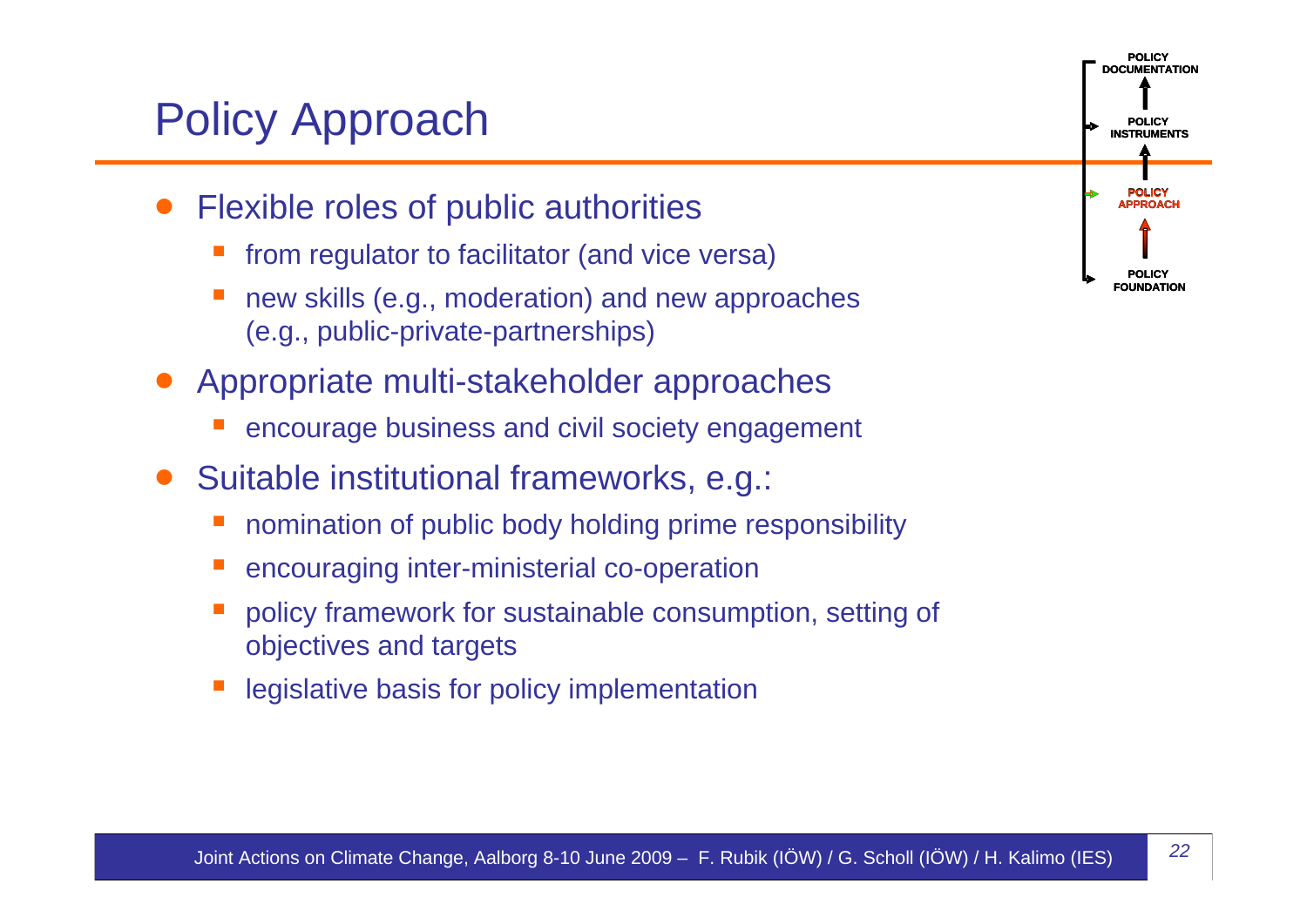### Policy Instruments

- $\bullet$ **Adaptability** 
	- adaptive to technological change, e.g. dynamic standards
- $\bullet$  Community focussed
	- framework which is supportive to collective progress
- $\bullet$  Evidence based
	- $\mathcal{L}^{\text{max}}_{\text{max}}$  LCA data plus evidence from social sciences
		- illuminating heterogeneity of consumers, barriers for change in everyday life, relevance of social relations etc.  $\rightarrow$  mapping of "European Sustainable Lifestyles"
- $\bullet$  Environmentally and socially sustainable
	- social dimension not yet sufficiently addressed
	- product labelling and public procurement , low-hanging fruits<sup>'?!</sup>

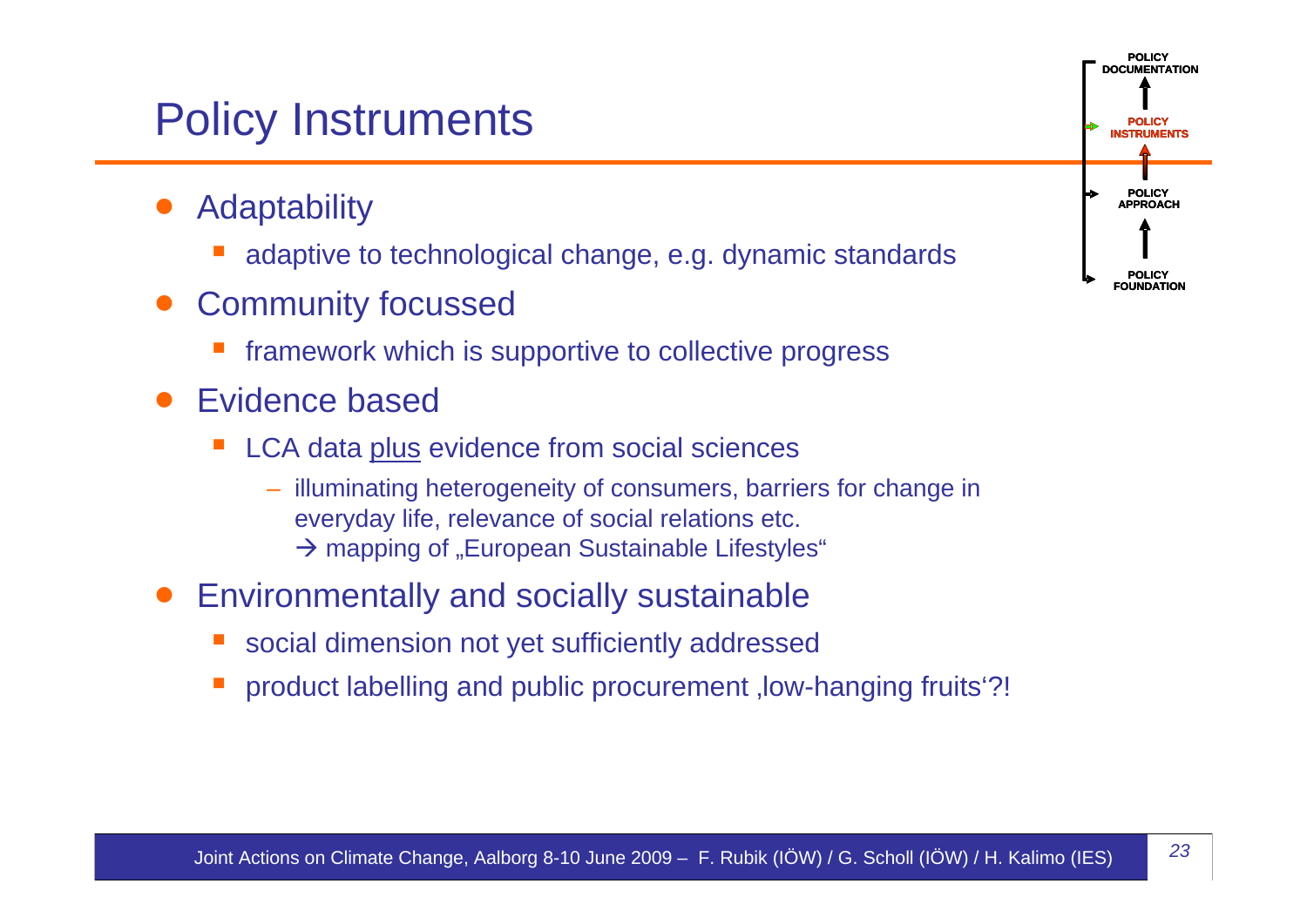## Policy Documentation

- $\bullet$  Monitoring of policy impacts
	- T. Ex-ante assessment of potential impacts
	- T. Periodical monitoring of SC according to common indicators for monitoring (e.g. Sweden)
- $\bullet$  Dissemination of innovative approaches
	- T. Use Open Method of Coordination
	- $\mathcal{L}^{\text{max}}_{\text{max}}$ European SC(P) network on government level
	- T. Coordination of product assessment databases
	- T. Exchange of information between MS (, knowledge brokerage') with regard to best practises
	- T. National SC dialogues